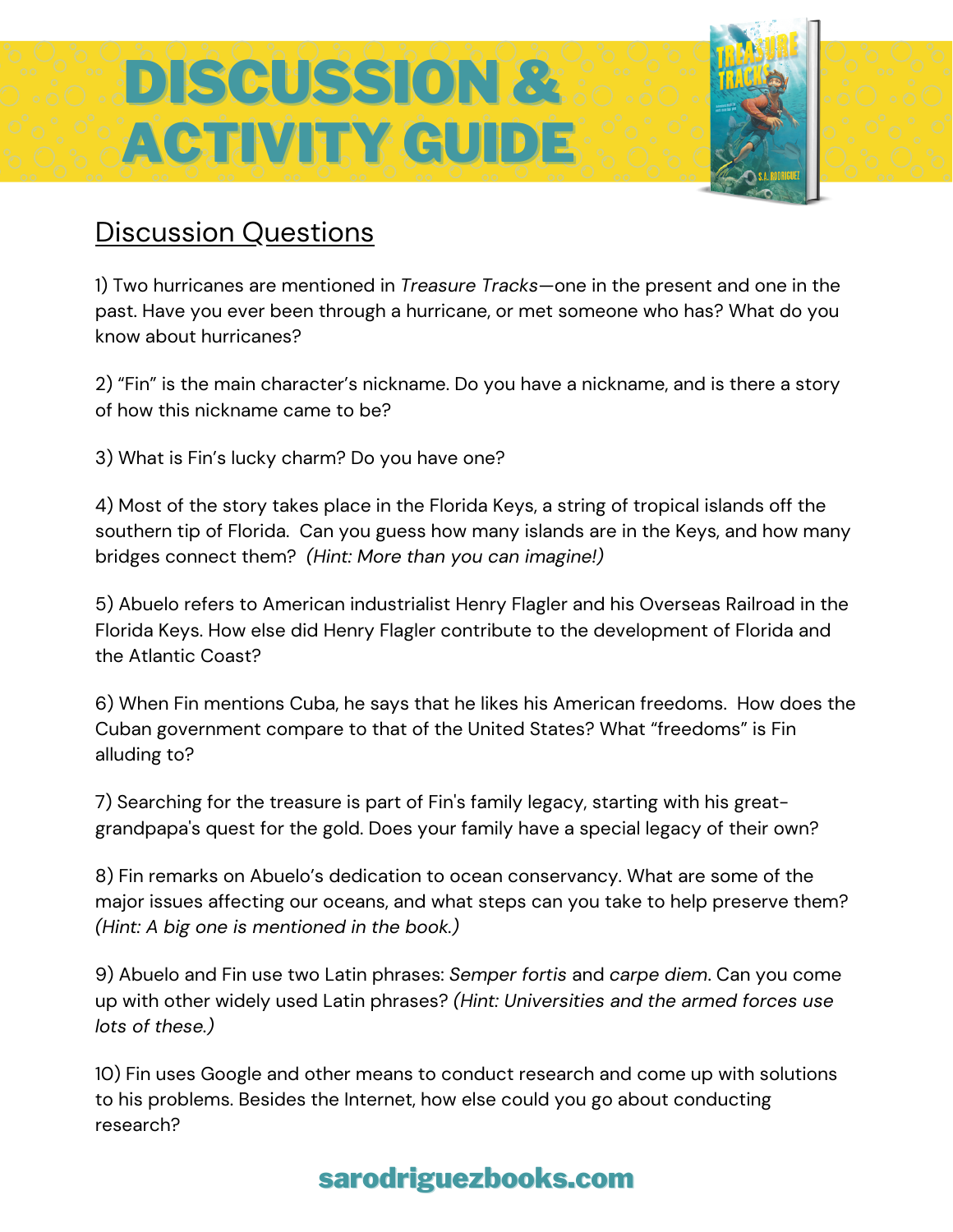# DISCUSSION & ACTIVITY GUIDE

#### Discussion Questions

11) Fin describes a strange dream where he sees a non-living ancestor. Have you ever had dreams about your ancestors or loved ones?

12) Fin ends up feeling bad about how he judged Sly without getting to know him. Has this ever happened to you? How did you feel about that experience?

13) How do you think Fin feels about his ethnic background at the beginning of the novel versus at the end?

14) What ends up being worth "more than gold" to Fin? What is worth more than gold to you?

15) If you found hidden treasure, what would you do with it?

16) If you could only take one person and one object along on an adventure, who and what would it be? Why?

17) If you could write Fin's next adventure, what would it be?

#### sarodriguezbooks.com